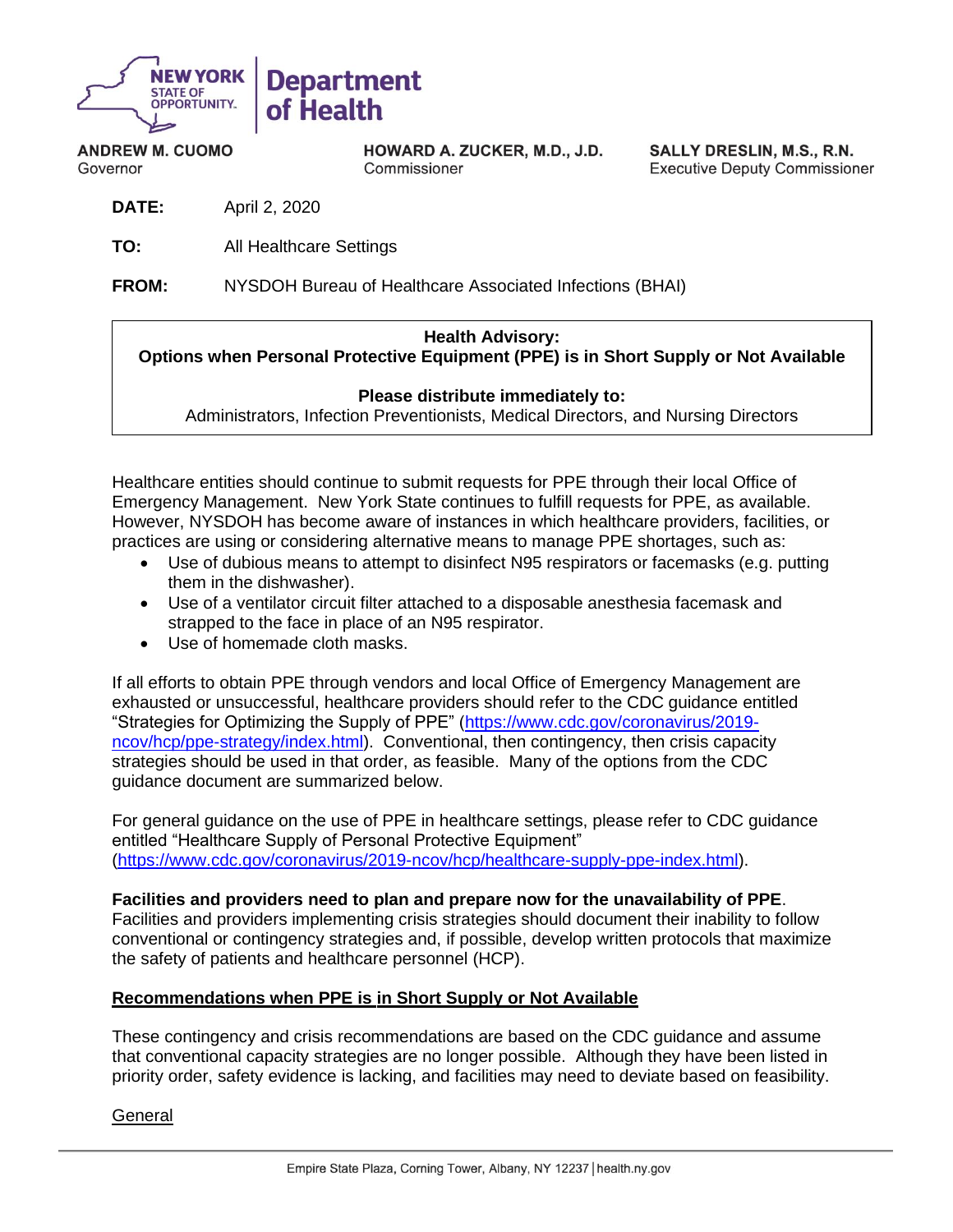- 1. The CDC has provided a "PPE Burn Rate Calculator" that can be used to plan and optimize the use of PPE in this public health emergency [\(https://www.cdc.gov/coronavirus/2019](https://www.cdc.gov/coronavirus/2019-ncov/hcp/ppe-strategy/burn-calculator.html) [ncov/hcp/ppe-strategy/burn-calculator.html\)](https://www.cdc.gov/coronavirus/2019-ncov/hcp/ppe-strategy/burn-calculator.html).
- 2. If acceptable to the HCP involved, consider preferentially assigning HCP who have recovered from COVID-19 to care for COVID-19 patients. According to the CDC, "[i]ndividuals who have recovered from COVID-19 infection may have developed some protective immunity, but this has not yet been confirmed."
- 3. If acceptable to the HCP involved, when possible, assign HCP at higher risk of severe COVID-19 disease to care for patients not suspected of having COVID-19.

# Eye Protection

- 1. Implement extended use of eye protection. Wear the same eye protection for multiple patients. Change only when soiled or damaged.
- 2. Use non-disposable, re-usable goggles or face shields. Using CDC or NYSDOH accepted protocols, clean and disinfect the goggle or face shields between uses.
- 3. Use non-medical or medical safety glasses ("trauma glasses") that cover the sides of the eyes.
- 4. Reprocess disposable eye protection for re-use. If there are no manufacturer's instructions, use instructions suggested by CDC:
	- a) While wearing gloves, carefully wipe the inside, followed by the outside of the face shield or goggles, using a clean cloth saturated with neutral detergent solution or cleaner wipe.
	- b) Carefully wipe the outside of the face shield or goggles using a wipe or clean cloth saturated with EPA-registered hospital disinfectant solution.
	- c) Wipe the outside of face shield or goggles with clean water or alcohol to remove residue.
	- d) Fully dry (air dry or use clean absorbent towels).
	- e) Remove gloves and perform hand hygiene.
- 5. For further information, consult the CDC guidance entitled "Strategies for Optimizing the Supply of Eye Protection" [\(https://www.cdc.gov/coronavirus/2019-ncov/hcp/ppe](https://www.cdc.gov/coronavirus/2019-ncov/hcp/ppe-strategy/eye-protection.html)[strategy/eye-protection.html\)](https://www.cdc.gov/coronavirus/2019-ncov/hcp/ppe-strategy/eye-protection.html).

# **Gowns**

- 1. Restrict sterile surgical gowns to use during surgeries and sterile procedures.
- 2. Use coveralls, if available.
- 3. Use gowns and coveralls approved in other countries.
- 4. Implement extended use of gowns or coveralls for cohorted patients with COVID-19. Similarly, implement extended use of gowns or coveralls for patients without symptoms of COVID-19. Change gowns or coveralls only when soiled, wet, or after interacting with a patient or resident with other transmissible diagnoses (e.g. *Clostridioides difficile*, targeted multidrug-resistant organisms, *Candida auris*).
- 5. Use cloth isolation gowns that can be laundered.
- 6. Re-use gowns with no visible soiling for care of patients with COVID-19.
- 7. Prioritize gowns for aerosol-generating procedures, activities possibly involving splashes or sprays, high-contact activities, and for the care of patients with non-COVID-19 transmissible diagnoses (e.g. *Clostridioides difficile*, multidrug-resistant organisms, *Candida auris*).
- 8. Use other items of clothing, such as disposable laboratory coats, cloth patient gowns, cloth laboratory coats, disposable aprons, or combinations thereof.
- 9. For further information, consult the CDC guidance entitled "Strategies for Optimizing the Supply of Isolation Gowns" [\(https://www.cdc.gov/coronavirus/2019-ncov/hcp/ppe](https://www.cdc.gov/coronavirus/2019-ncov/hcp/ppe-strategy/isolation-gowns.html)[strategy/isolation-gowns.html\)](https://www.cdc.gov/coronavirus/2019-ncov/hcp/ppe-strategy/isolation-gowns.html).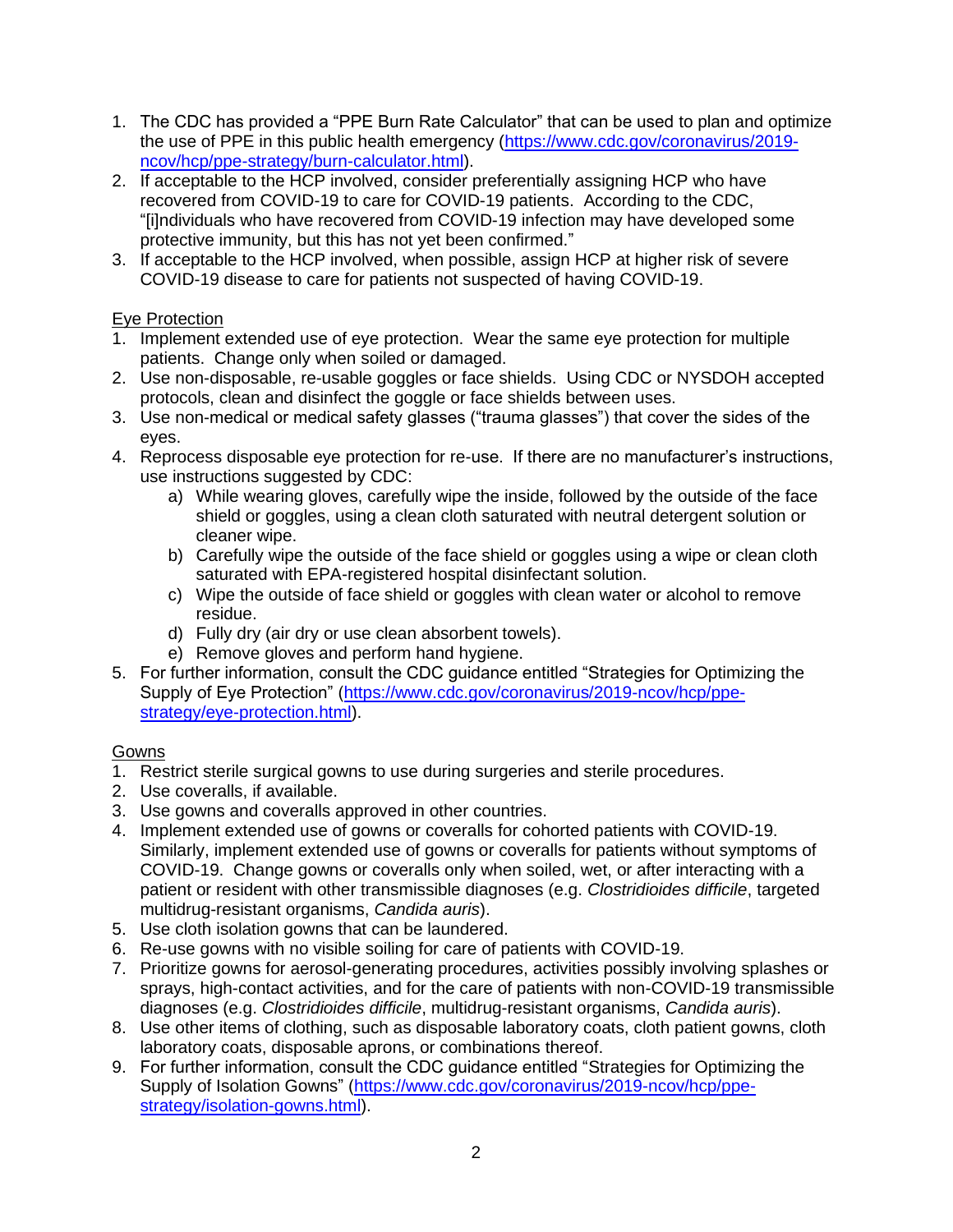## Facemasks

- 1. Implement extended use of facemasks. Wear the same facemask for multiple patients with confirmed COVID-19 without removing between patients. Change only when soiled, wet, or damaged and per facility-developed policies. Do not touch the facemask.
- 2. Use expired facemasks.
- 3. Prioritize facemasks for HCP rather than as source control for patients. Have patients use tissues or similar barriers to cover their mouth and nose.
- 4. Implement limited re-use of facemasks. Do not touch outer surface of facemask, fold so outer surface is inward, assign to a single HCP, and store in a breathable container between uses. Always perform hand hygiene immediately after touching the facemask.
- 5. If available, use portable HEPA filters or ventilated headboards to decrease risk to HCP without adequate respiratory protection.
- 6. Prioritize facemasks for surgeries and sterile procedures, when splashes or sprays are anticipated, with prolonged close contact with a potentially infectious patient, and (if respirators not available) for aerosol-generating procedures or similar procedures with potential for uncontrolled respiratory secretions.
- 7. Use a face shield covering the entire front and sides of the face.
- 8. Use of cloth masks or other homemade masks (e.g. bandanas, scarves) for HCP is not recommended. If used, they should be used with a face shield. (See MacIntyre et al. "A cluster randomised trial of cloth masks compared with medical masks in healthcare workers" at [https://www.ncbi.nlm.nih.gov/pubmed/25903751.](https://www.ncbi.nlm.nih.gov/pubmed/25903751)) It is unknown whether cloth masks provide effective source control for infectious patients.
- 9. For further information, consult the CDC guidance entitled "Strategies for Optimizing the Supply of Facemasks" [\(https://www.cdc.gov/coronavirus/2019-ncov/hcp/ppe-strategy/face](https://www.cdc.gov/coronavirus/2019-ncov/hcp/ppe-strategy/face-masks.html)[masks.html\)](https://www.cdc.gov/coronavirus/2019-ncov/hcp/ppe-strategy/face-masks.html).

# N95 Respirators

- 1. Implement extended use of N95 respirators. Wear the same respirator for multiple patients without removing between patients. Change only when soiled, wet, damaged, or difficult to breathe through. Do not touch the respirator.
- 2. Implement limited re-use for patients with tuberculosis, for which contact transmission is not a concern. Assign to a single HCP and store in a breathable container between uses.
- 3. Use expired N95 respirators; refer to CDC guidance entitled "Release of Stockpiled N95 Filtering Facepiece Respirators Beyond the Manufacturer-Designated Shelf Life: Considerations for the COVID-19 Response" [\(https://www.cdc.gov/coronavirus/2019](https://www.cdc.gov/coronavirus/2019-ncov/release-stockpiled-N95.html) [ncov/release-stockpiled-N95.html\)](https://www.cdc.gov/coronavirus/2019-ncov/release-stockpiled-N95.html).
- 4. Use respirators approved in other countries; refer to CDC guidance entitled "Strategies for Optimizing the Supply of N95 Respirators: Crisis/Alternate Strategies" [\(https://www.cdc.gov/coronavirus/2019-ncov/hcp/respirators-strategy/crisis-alternate](https://www.cdc.gov/coronavirus/2019-ncov/hcp/respirators-strategy/crisis-alternate-strategies.html)[strategies.html\)](https://www.cdc.gov/coronavirus/2019-ncov/hcp/respirators-strategy/crisis-alternate-strategies.html) and Food and Drug Administration (FDA) guidance entitled " Stakeholders for Non-NIOSH-Approved Imported FFRs" [\(https://www.fda.gov/media/136403/download\)](https://www.fda.gov/media/136403/download).
- 5. Implement limited re-use for patients with COVID-19, if possible with decontamination between uses; refer to FDA guidance entitled "Personal Protective Equipment Emergency Use Authorization" [\(https://www.fda.gov/medical-devices/emergency-situations-medical](https://www.fda.gov/medical-devices/emergency-situations-medical-devices/emergency-use-authorizations#covid19ppe)[devices/emergency-use-authorizations#covid19ppe\)](https://www.fda.gov/medical-devices/emergency-situations-medical-devices/emergency-use-authorizations#covid19ppe). In addition to the approved method, refer to CDC guidance entitled "Decontamination and Reuse of Filtering Facepiece Respirators using Contingency and Crisis Capacity Strategies" [\(https://www.cdc.gov/coronavirus/2019-ncov/hcp/ppe-strategy/decontamination-reuse](https://www.cdc.gov/coronavirus/2019-ncov/hcp/ppe-strategy/decontamination-reuse-respirators.html)[respirators.html\)](https://www.cdc.gov/coronavirus/2019-ncov/hcp/ppe-strategy/decontamination-reuse-respirators.html). If not decontaminated, an important risk is that virus on the outside of the respirator might be transferred to the wearer's hands leading to transmission to the health